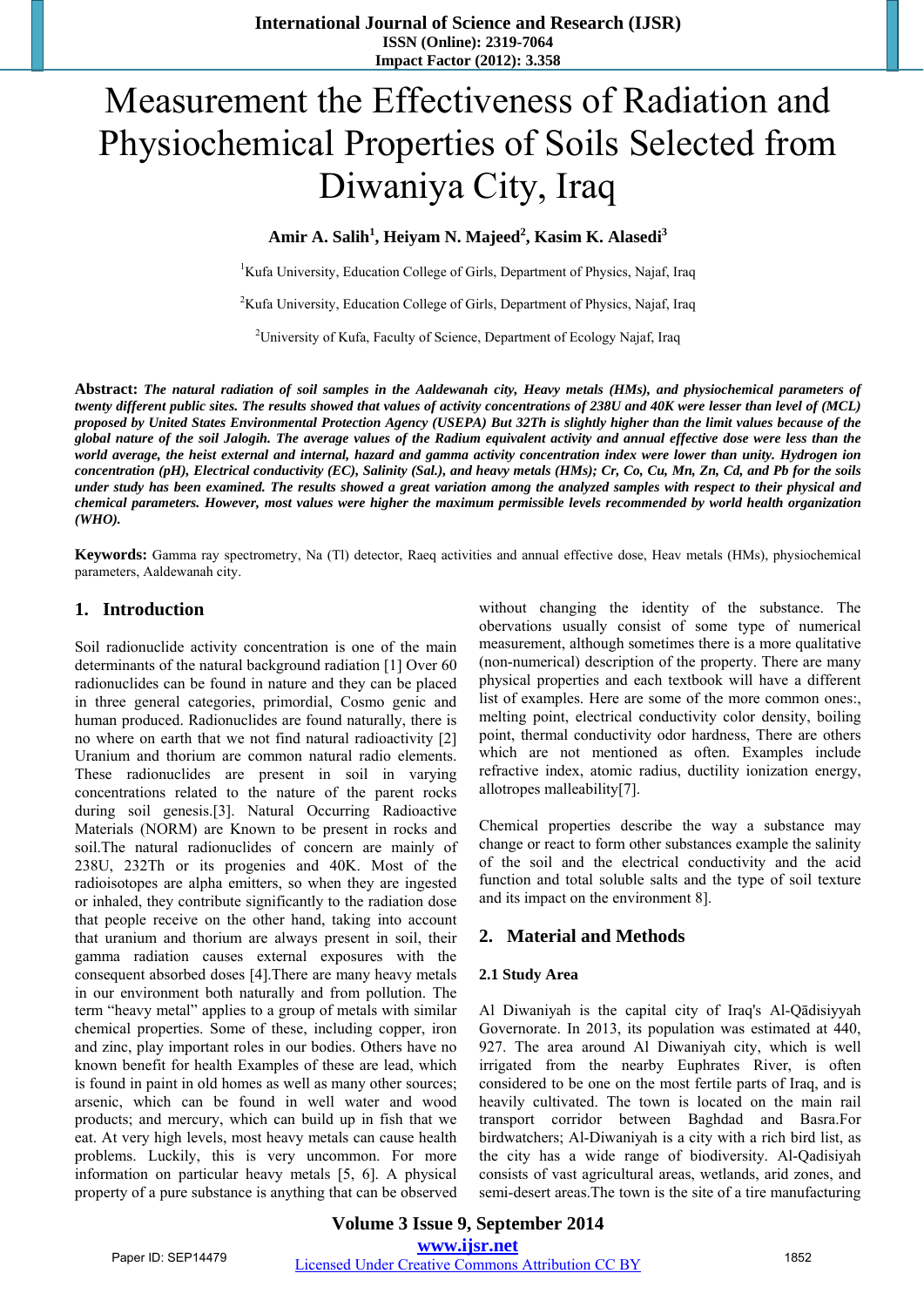plant that once provided tires for much of Iraq. The plant is currently active; Al-Diwaniyah is the headquarters of the Iraqi Army's 8th Division (Iraq).



**Figure 1:** determine Location of sample in Diwaniya City by using GPS.

#### **2.2 Sample Analyses**

The soil samples measured at (5-20) cm depth level were collected from sampling points located at religious and historical places. The location of the samples is shown on table (1) and figure (1) after collection, samples are crushed into fine powder by grinder, and fine quality of the sample is obtained using scientific sieve. before measurement samples are dried in an oven at a temperature of 60 Cº for 72 h, each sample is packed and sealed in an airtight PVC container and kept for about ( 6) weeks period to allow radioactive equilibrium among. To measured the specific activity we used NaI(Tl) a system which consist of a scintillation detector NaI(Tl) of  $(3" \times 3")$  crystal dimension, supplied by (Alpha Spectra, (Inc), and measured Heavy metals (HMs) by Flame Atomic Absorption Spectrophotometer 6300AA - Shimadzu, Japan. and measured The Hydrogen Ion Concentration (pH), Salinity (Sal)by Multi meter, Digital Inolab 720, WTW – Germany, Electrical Conductivity (EC)by E.C.-meter, Digital multi meter Model 340i/SET, WTW – Germany, of soil samples.

The specific activity of each radionuclide is calculated using the following equation [9].

$$
A = \frac{N_{net}}{\varepsilon.I_{\gamma}.mt} \pm \frac{\sqrt{N_{net}}}{\varepsilon.I_{\gamma}.mt} [Bq.kg^{-1}]
$$

Where  $N_{net}$  is the net count (area under the specified energy peak after back ground subtraction) in (c/s),  $\sqrt{N_{net}}$  is the random error in (c/s),  $\mathcal{E}$  is the efficiency of the detector, Iy is the transition probability of the emitted gamma ray, t is the time (in sec)for spectrum collected and m is the sample weight (in kg).

## **3. Result and Discussion**

#### **3.1 Specific Activity**

The specific activity values of 238U, 232Th and 40K radionuclide s for 20 soil sample are tabulated in table (1) and Figure (2). It has been found to lie in the range of (6.80  $\pm$  1.98;S4 to 35.57  $\pm$  4.31;S5) Bq/kg with an average of  $21.97 \pm 3.30$  Bq/kg, from  $(5.29 \pm 1.87)$ ; S20 to 39.68  $\pm$ 5.12;S16) Bq/kg with an average  $22.78 \pm 3.75Bq/kg$  and  $(103.14 \pm 4.73)$ ; S14 to  $162.64 \pm 5.94$ ; S13) Bq/kg with an average  $127.12 \pm 3.56$  Bq/kg for 238U, 232Th and 40K respectively. The result shows that all values of 238U, and 40K specific activity for all soil sample are in the worldwide average (35Bq/kg for 238U, 30 Bq/kg for 232Th and 400 Bq/kg for 40K) [10]. But 232Th is slightly higher than the limit because of the global nature of the soil Jalogih.

The radium equivalent activities was calculated and listed in table (1). Ra eq values vary from  $(26.71 \pm 3.72)$ ; S20 to 91.63  $\pm$  11.23;S16 ) Bq/ kg with average value of (64.33  $\pm$  8.94) Bq/kg. It can seen be that the Ra eq values for all samples are lower than the recommended value 370 Bq/ kg[11]. Gamma Dose Rate (D) range from  $(12.89 \pm 2.23)$ ; S40 to  $42.79 \pm 4.92$ ; S16) nGy/h with average (20.691) nGy/h. the Indoor Annual Effective Dose rang are from  $(0.0632\pm0.0109)$ ;S40 to  $0.2099\pm0.0241$ ;S16)(mSv/y) with average 0.1468±0.0198 (mSv/y)and Outdoor Annual Effective Dose rang are from  $(0.01581\pm0.0027)$ ; S40 to 0.05248±0.0060;S16)(mSv/y) with average 0.0367±0.0049 (mSv/y) all the soil samples have the annual effective dose less than the world average [17, 18], Representative level index (Iγr) range from (0.198945;S20 to 0.654073;S16) with average 0.458991, External hazard index (Hex) range from (0.072169;S20 to 0.247468;S16) with average 0.173759 and Internal hazard index (Hin) range from (0.019677;S20 to 0.042002;S16) with average 0.033098. External and internal hazard and gamma activity concentration were lower than unity according to the Radiation Protection 112 [10] as shown in Table (2).

The main text for your paragraphs should be 10pt font. All body paragraphs (except the beginning of a section/subsection) should have the first line indented about 3.6 mm  $(0.14")$ .

#### **3.2 Heavy Metals**

The study also measure the rate of the concentrations of heavy metals using Atomic Absorption Flame (AAS), including (Zn, Cr, Cd, Co, Cu, Mn, Pb) study showed that the concentration of lead ranged from (2.33 ;S15 to 24.23;S5), and the rate of in total (8.71)ppm. The cadmium concentration of (0.25) ;S4 to 9.78 ;S3) and the average of the year amounted (3.34)ppm, and the concentration of manganese (29.39;S8 to 877.07;S10)ppm and the rate of the year amounted (403.96)ppm, and the concentration of chromium from  $(6.98;S11)$  to  $76.2;S10$  ppm and the average of the year amounted (27.83) ppm, and the concentration of

# **Volume 3 Issue 9, September 2014**

**www.ijsr.net**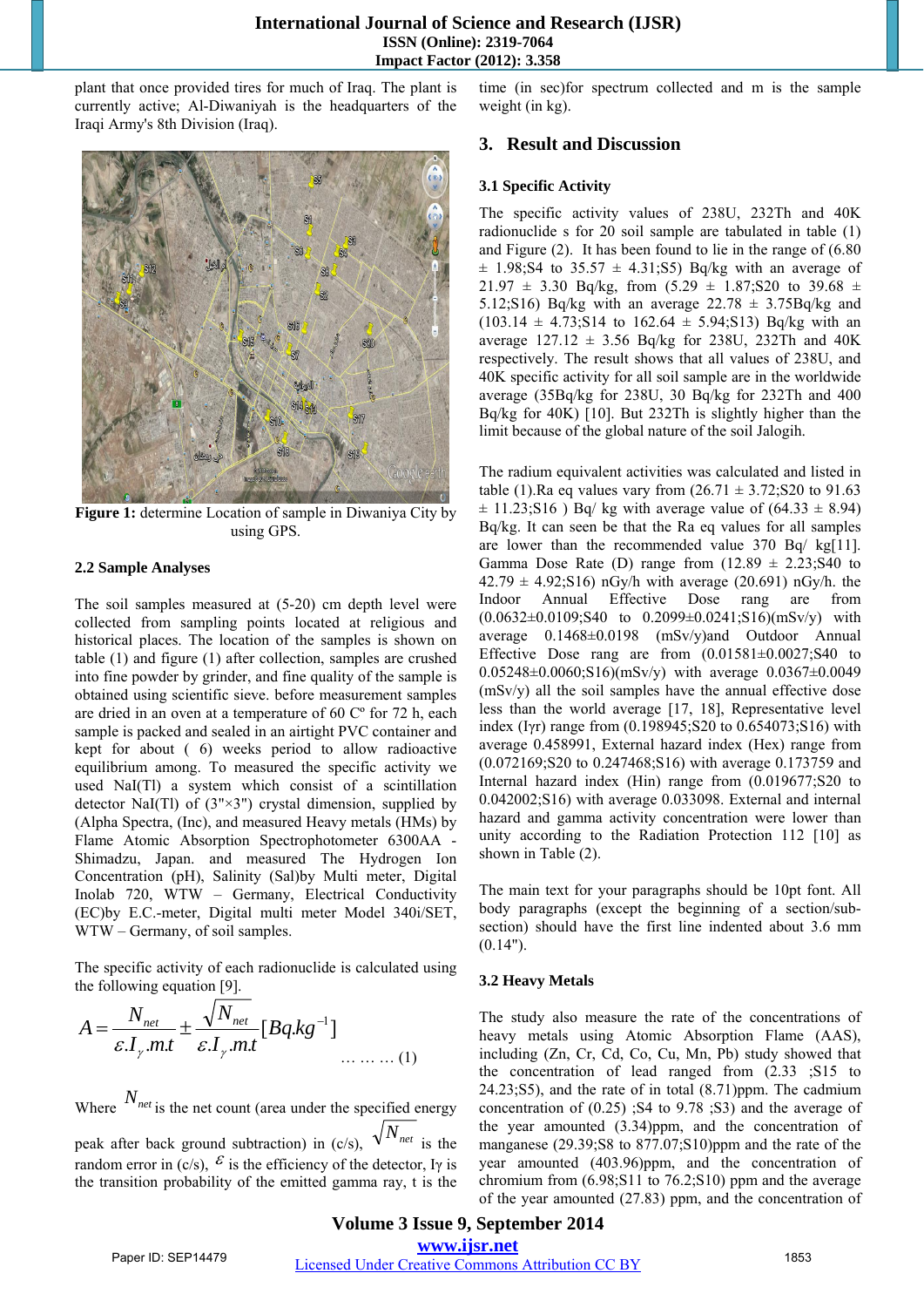## **International Journal of Science and Research (IJSR) ISSN (Online): 2319-7064 Impact Factor (2012): 3.358**

zinc from (17.9;S5 to 161;S10) ppm and the average of the year amounted (88.76)ppm, and the concentration of cobalt from (3.2 ;S17 to 25.6 ;S9) ppm and the average of the year amounted (36.31) ppm, The concentration of copper (10.37;S9 to 82.03;S14) ppm and the rate reached in (57.64) ppm, As shown in Table(3) and Figure (3). Compared with the global determinants found that most of the concentrations of these elements of the models studied exceeds these limits, except element manganese concentrations were models are within the permissible limits[12].

hydrogen (pH), which values ranging from (6.78; S18 to 7.55; 18) and the rate reached in (7.11). and electrical conductivity EC values ranging from (3.16;S15 to 8.97;S17) dS / m and the average of the year amounted to (5.92) dS / m. and salinity which values ranging between (1.5 ;S9 to 7.6 ;S17 ) mM / Cm and the average of the year amounted to  $(3.98)$  mM / Cm, As shown in Table(3) and Figure (4) comparing the results of the analyzes physiochemical models studied with the World Health Organization found to be within the limits recommended by the World Health Organization[13, 14].

# **3.3 Physicochemical Parameters**

The study also included measurement of some physicochemical properties of the soil, the function of the

#### **3.4 Figures and Tables**

**Table 1:** Concentrations of Specific activity, Radium equivalent and Gamma Dose for samples.

| Gamma Dose Rate  | Radium                | (Bg/Kg) Specific activity |                  |                   | S.No.   |
|------------------|-----------------------|---------------------------|------------------|-------------------|---------|
| $(nGy.h^{-1})$   | equivalent<br>(Bg/Kg) | $^{232}$ Th               | 23811            | 40 <sub>K</sub>   |         |
| $29.92 \pm 4.04$ | $64.33 \pm 8.94$      | $22.78 \pm 3.75$          | $21.97 \pm 3.30$ | $127.12 \pm 3.56$ | Average |
| $42.79 \pm 4.92$ | $91.63 \pm 11.23$     | $39.68 \pm 5.12$          | $35.57 \pm 4.31$ | $162.64 \pm 5.94$ | Max.    |
| $12.89 \pm 2.23$ | $26.71 \pm 3.72$      | $5.29 \pm 1.87$           | $6.80 \pm 1.98$  | $103.14 \pm 4.73$ | Min.    |

Table 2: Concentrations of Indoor and Outdoor Effective dose rate, Internal and External Hazard Index, Representative level index for samples.

| Representative<br>level index | Hazard Index                    |                               | Effective dose rate $mSv.yr^{-1}$ |                     | S.No   |
|-------------------------------|---------------------------------|-------------------------------|-----------------------------------|---------------------|--------|
| $(I\gamma r)$                 | $\leq$ Internal ( $\rm{H}_{in}$ | External<br>$(H_{ex} \leq 1)$ | (Indoor)                          | (Outdoor)           |        |
| 0.458991                      | 0.033098                        | 0.173759                      | $0.1468 \pm 0.019$                | $0.0367 \pm 0.0049$ | Averag |
| 0.654073                      | 0.042002                        | 0.247468                      | $0.2099 \pm 0.024$                | $0.05248 \pm 0.006$ | Max.   |
| 0.198945                      | 0.019677                        | 0.072169                      | $0.0632 \pm 0.010$                | $0.01581 \pm 0.002$ | Min.   |

**Table 3:** Status of physiochemical parameters and heavy metals in soil samples

| Parameters | Average | Max.   | Min.  |
|------------|---------|--------|-------|
| Cr(ppm)    | 27.83   | 76.2   | 6.98  |
| Zn(ppm)    | 88.76   | 161.57 | 17.9  |
| Co(ppm)    | 12.47   | 25.6   | 32    |
| Cu(ppm)    | 36.31   | 82.03  | 10.37 |
| Cd(ppm)    | 3.34    | 9.87   | 0.25  |
| Pb(ppm)    | 8.71    | 24.23  | 2.33  |
| Mn(ppm)    | 403.96  | 877.07 | 29.39 |
| Sal(Mm/cm) | 3.98    | 7.6    | 1.5   |
| E.C.(ds/m) | 5.92    | 8 97   | 3.16  |
|            |         | 7.55   | -78   |



**Figure 2:** Concentrations of radionuclide for each sample